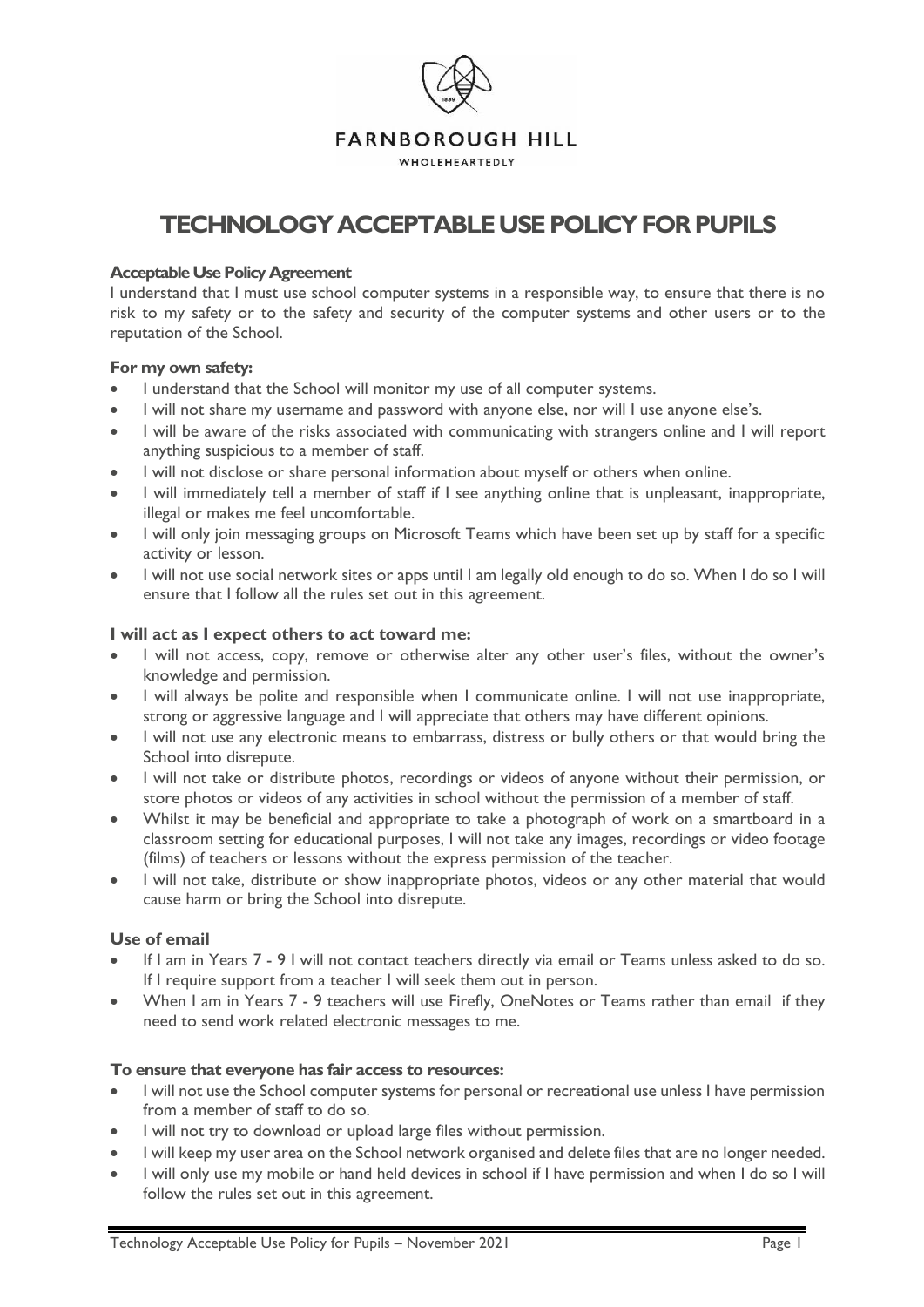- I understand the risks of, and will not try to upload, download or access, any materials which are illegal or may cause embarrassment, distress or harm to others.
- I will not try to use any programs, internet sites or software that might allow me to bypass the filtering/security systems which are in place for the safety of everyone in the School community.
- I will immediately report any damage or faults involving equipment or software, however this may have happened, to a member of staff.
- I will only open any email attachments from people and organisations that I know and trust.
- I will not install or attempt to install programmes or alter the settings of a school issued computer or iPad unless I have permission from a member of staff.

#### **When using the internet for research or recreation, I understand that:**

- I should ensure that I have permission to use the original work of others in my own work or if I do, I will formally acknowledge my sources.
- Where work is protected by copyright, I will not download copies (including music, images and videos).
- If I need to look at a website that is unavailable for my academic work I must get permission from a member of the teaching staff first.
- When using my own internet connections within school, I will follow the same rules as if I am using the internet on a school computer or iPad.

#### **I understand that I am responsible for my actions, both in and out of school:**

- I understand that the School also has the right to take action under the *Behaviour Policy including Rewards and Sanctions* against me if I am involved in incidents of inappropriate behaviour that are covered in this agreement when I am out of school and where they involve my membership of the School community.
- I understand that any breaches of this agreement will be dealt with by the School who will take the action deemed necessary.

#### **If I am using my iPad or other personal device at school, I agree:**

- That I will abide by all other parts of this agreement when using my device.
- To carefully follow the guidance in my plannerfor using my iPad Safely to ensure I maintain good posture and prevent injuries such a sore back, neck or wrists.
- That I will not to attempt to bypass or remove it from the School's Mobile Device Management System.
- That I will not use any kind of VPN (Virtual Private Network) in order to bypass the School systems or for any other reason.
- To lock it with a secure pass code of at least six numeric or alphabetical characters.
- To keep it in the required case at all times. I understand that if my device is broken or damaged when not in its case I will have to pay for it to be repaired, as it will not be insured.
- To keep my device out of sight in my bag when walking to and from school.
- To bring it to school every day with a fully charged battery.
- To lock my device safely in my locker when I am unable to carry it with me (for example during PE lessons).
- To report any damage to my iPad or other device immediately to a member of IT Support Staff.
- To only use my device in lessons when instructed by a teacher.
- Not to use another pupil's or teacher's iPad without their permission.
- Not to install inappropriate apps.
- That using an iPad or other device in school is a privilege that can be suspended if I misuse it in any way.
- I understand that if my iPad was provided by the School the iPad remains the property of the School and will need to be returned to the School in good condition when I leave Farnborough Hill (or am given another electronic device by the School) on a date to be specified by the School and that otherwise I will be charged.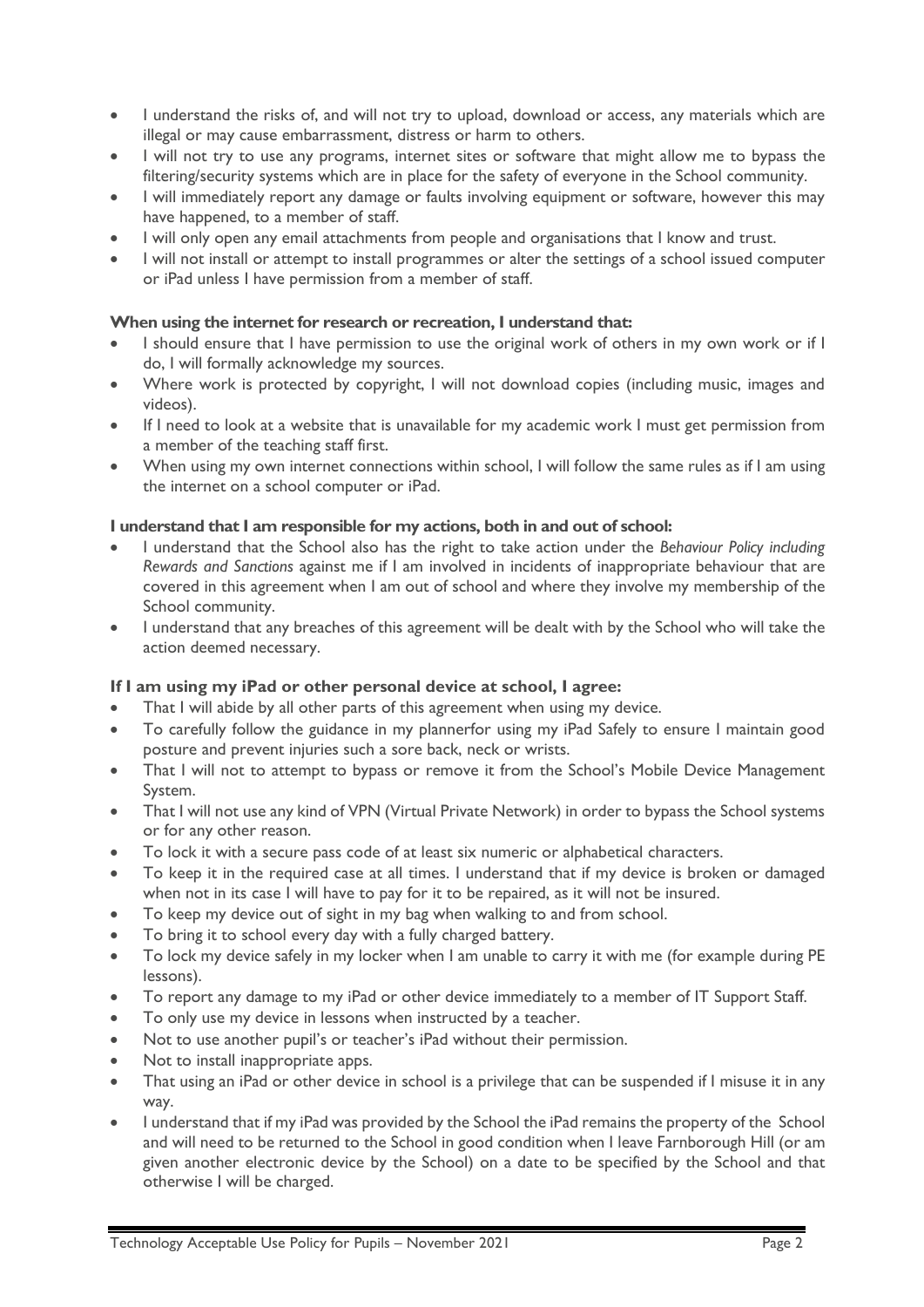## **When I am learning from home I will:**

- Join each lesson on time, with my camera switched on and my microphone switched off (unless requested to do otherwise) to avoid accidentally interrupting my teacher.
- Blur my background if my device is capable of doing so. If I am unable to blur my background I will ensure that I have a plain backdrop.
- Respond to questions from my teacher as if I were in a real classroom.
- Not use Teams to capture images, videos or recordings of my teachers or classmates during lessons or other school activities such as meetings or co-curricular activities.
- Ensure that I upload all of my work onto OneNote on time and in the correct notebook.
- Alert my teachers if I am having connection difficulties and contact ITSupport for assistance.

This policy is reviewed annually by the Director of Digital Infrstructure in conjunction with the Assistant Head.

The next review is due in October 2022.